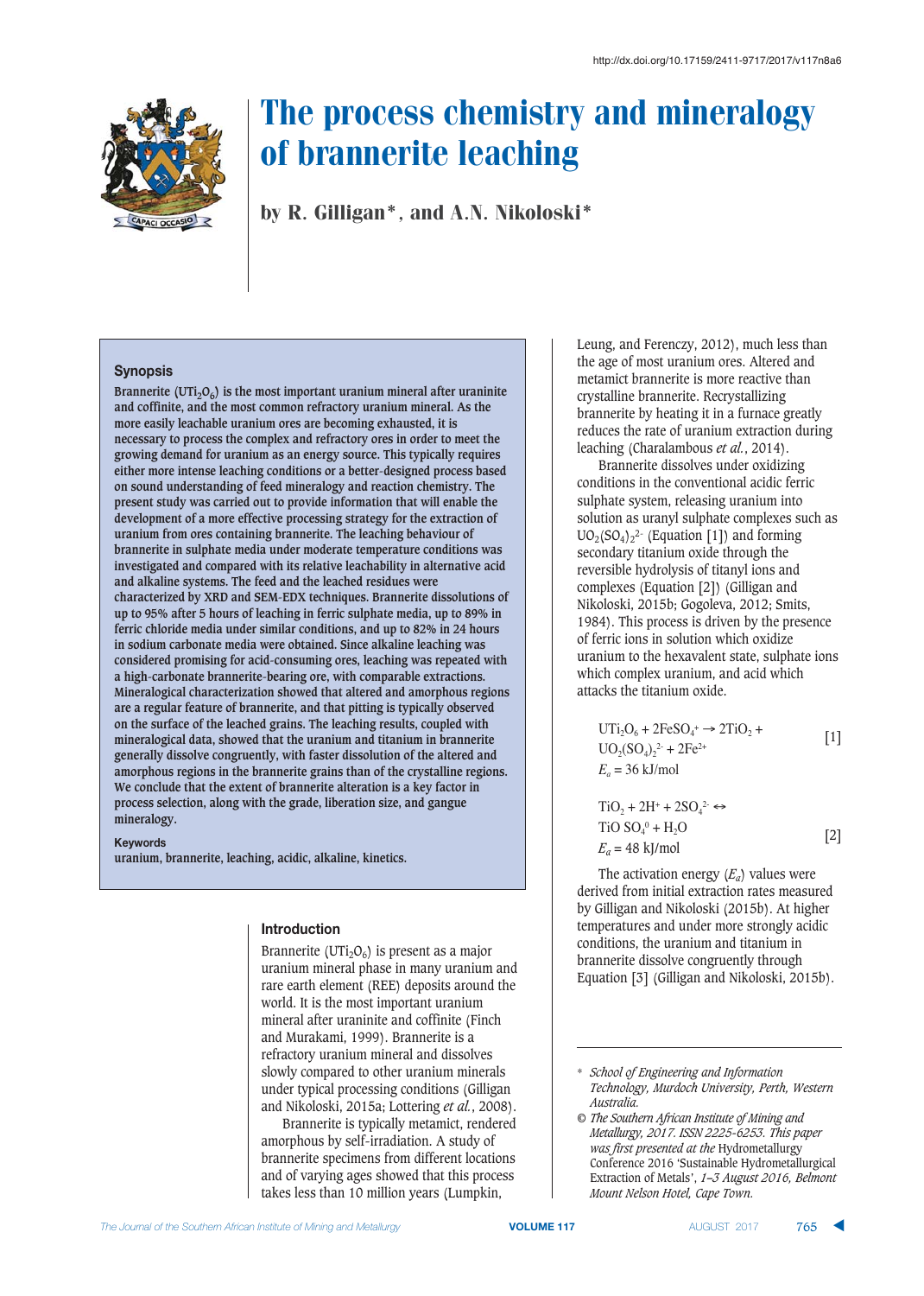$UTi<sub>2</sub>O<sub>6</sub> + 2FeSO<sub>4</sub><sup>+</sup> + 2H<sup>+</sup> + 2SO<sub>4</sub><sup>2-</sup> \rightarrow 2TiOSO<sub>4</sub><sup>0</sup> +$  $UO_2(SO_4)_2^2 + 2Fe^{2+} +$  [3]  $2H_2O E_a = 23$  kJ/mol

The resulting Fe2+ ions are re-oxidized to Fe3+ with an oxidant, which is usually pyrolusite  $(MnO<sub>2</sub>)$ , sodium chlorate (NaClO<sub>3</sub>), or oxygen gas, depending on availability and process economics.

The majority of the work on brannerite leaching published to date has studied only the conventional ferric sulphate system. There is little information available on alternatives such as ferric chloride or sodium carbonate media. In this study, these alternatives were investigated as well as the ferric sulphate system.

The effects of deleterious ions such as phosphate on uranium extraction processes are well documented, though little if any information exists on the effects of these ions specific to brannerite. It is important to understand these interactions, as brannerite is often associated with apatite. Therefore selected acid leaching experiments were repeated with the addition of fluorapatite and fluorite.

## **Materials and methods**

Bulk chemical analyses of the feed brannerite were performed by a local commercial mineral laboratory. The feed and residue solids were characterized by X-ray diffraction (XRD) and scanning electron microscopy using energy dispersive Xray analysis (SEM-EDX) techniques following the procedures described in Gilligan, Deditius, and Nikoloski (2016).

We performed all ferric sulphate leaching experiments using the procedure described by Gilligan and Nikoloski (2015b). Similar procedures were used for the leach tests with alternative lixiviants, with some minor changes, such as the substitution of FeCl<sub>3</sub>/HCl for Fe<sub>2</sub>(SO<sub>4</sub>)<sub>3</sub>/H<sub>2</sub>SO<sub>4</sub> in the chloride leaching experiments, or the addition of 10 g/L CaF<sub>2</sub> or  $Ca<sub>5</sub>(PO<sub>4</sub>)<sub>3</sub>F$  in the gangue interaction tests.

Alkaline leaching tests were run for 24 hours. The total carbonate concentration was kept constant at 1.00 mol/L, usually as 0.66 mol/L NaHCO<sub>3</sub> and 0.34 mol/L Na<sub>2</sub>CO<sub>3</sub>.

#### **Characterization of the brannerite sample**

We used a specimen of brannerite from the Dieresis deposit, in the Sierra Albarrana area of Spain. Bulk chemical analysis showed that the brannerite was within the typical range of compositions for brannerite (Gilligan, Deditius, and Nikoloski, 2016).

EDX analyses and element maps showed brannerite as the dominant phase, with lesser amounts of titanium oxide. Titanium oxide often formed linear zones through the brannerite surrounded on either side by silicon-enriched zones (Figure 1), consistent with published descriptions of altered brannerite (Lumpkin, Leung, and Ferenczy, 2012).

Despite the large amounts of brannerite identified by EDX, no crystalline brannerite was detected in the XRD analyses. These results indicate that the brannerite phase is metamict, as is typical for brannerite. Two broad peaks were present on the X-ray diffraction pattern, similar to brannerite from other localities (Charalambous *et al.*, 2012; Lumpkin *et*  $al.$ , 2012). The first broad peak ran from 20 to 35 $^{\circ}$  20, the second from 40 to  $65^{\circ}$  2 $\theta$  (Figure 6).

Some anatase (TiO<sub>2</sub>) was detected in XRD analyses, as was crystalline thorutite ((Th,U,Ca)Ti<sub>2</sub>O<sub>6</sub>) (Figure 6). Finegrained anatase is a common alteration product of brannerite from several localities (Charalambous *et al.*, 2012; Lumpkin, Leung, and Ferenczy, 2012; Smits, 1984). The specific alteration products vary between deposits, and are affected by the geochemistry of the area (Gilligan, Deditius, and Nikoloski, 2016; Lumpkin, Leung, and Ferenczy, 2012). Calculations using the Scherrer formula (Equation [4]) indicate that the anatase crystallites are 10–20 nm in size.

$$
t = \frac{0.9 \lambda}{B \cos \theta_B} \tag{4}
$$

where *t* is the crystallite size,  $\lambda$  is the X-ray wavelength, *B* is the peak width in radians at half the maximum height, and  $\theta_{\rm B}$ is the diffraction angle, also in radians.

## **Leaching results**

The extent of uranium extraction in the leaching experiments



Figure 1-Backscattered electron image (top left), element map (top right), and EDX line analysis (bottom) of an unleached brannerite particle. The position of the line analysis is shown on the BSE image. Letters on the line analysis correspond to points on the BSE image

▲ **766** AUGUST 2017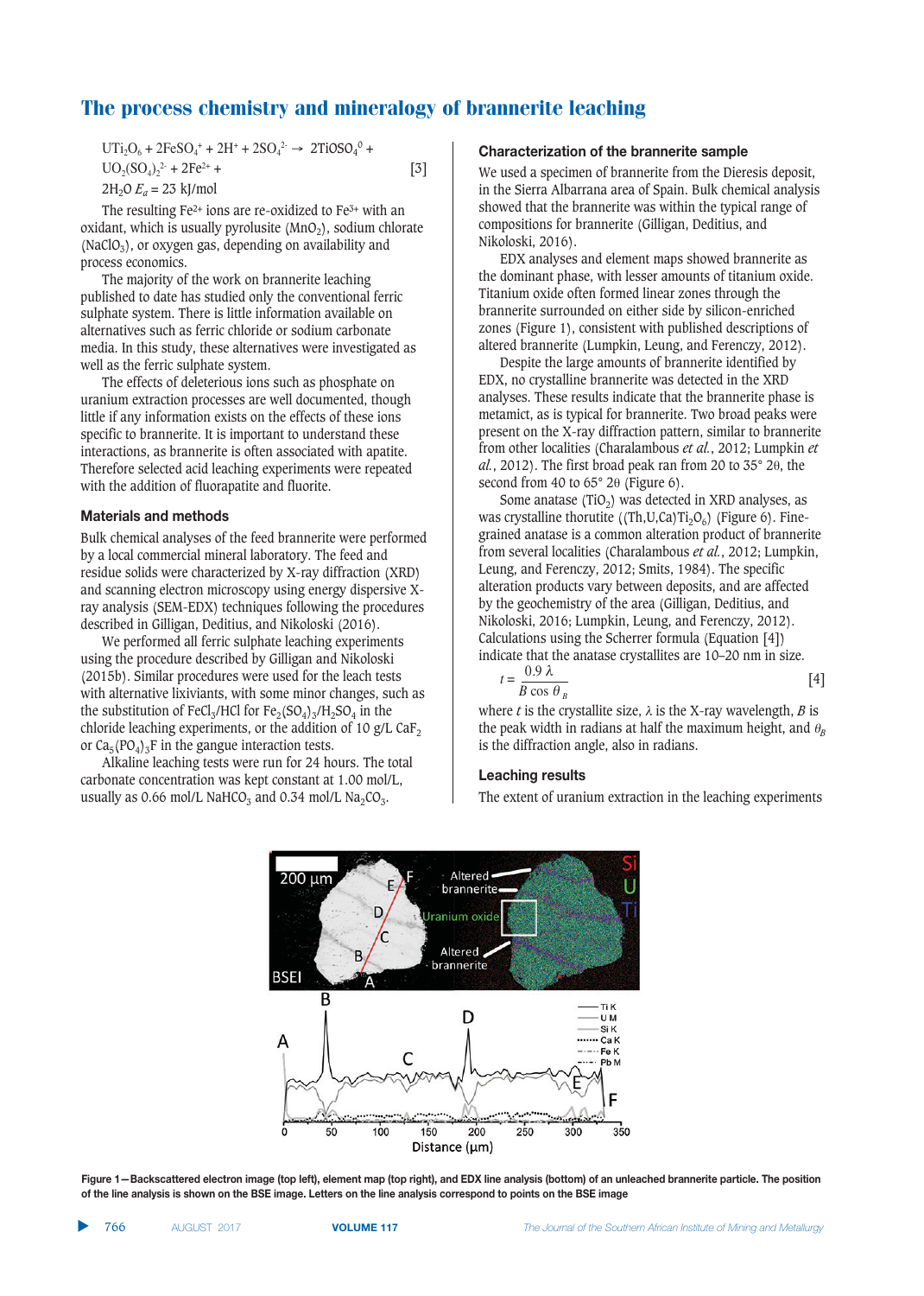always exceeded titanium extraction. This is due partly to the presence of insoluble anatase, which is much more resistant to leaching than brannerite. Secondary titanium oxide formed in many experiments. This side-reaction was typically observed at higher temperatures and/or lower acid concentrations. Titanium leaching curves have been omitted from this paper for brevity.

## **Leaching in different media**

Sulphate media were more effective than chloride media at the same temperature and acid concentration, with the exception of 2.00 M acid at 52°C (Figures 2 to 4). Leaching studies on synthetic brannerite suggest that the dissolution of brannerite is promoted by the formation of uranium (VI) complexes at the surface (Thomas and Zhang, 2003). Sulphate and carbonate ions form stable complexes with uranyl ions, while chloride ions do not.

Alkaline carbonate leaching is slow compared to acid leaching, with much longer leaching times required. Alkaline carbonate leaching is typically reported as difficult or unfeasible for refractory uranium ores containing brannerite, yet our results show that it is possible. Calculations indicate that the reaction between carbonates and brannerite is thermodynamically favourable, while experiments (Figure 2) show that it is kinetically slow. Alkaline carbonate media do not attack gangue, leading to reduced reagent consumption

and fewer problematic species such as phosphate entering solution. Brannerite has been identified as associated with alkaline gangue in uranium deposits in Queensland, Australia (Wilde *et al.*, 2013) and in the Central Ukrainian Uranium Province (Cuney *et al.* 2012). Many of these deposits also contain apatite, which dissolves rapidly in acidic solutions and suppresses uranium dissolution (Figure 5). For this reason, alkaline carbonate leaching may be the only viable option for processing alkaline refractory uranium ores.

## **Effect of acid concentration**

Variations in acid concentration had only a slight effect on the rate of leaching in sulphate media, but a much larger effect on the rate of leaching in chloride media (Figure 3). The most likely explanation for this lies in the nature of the aqueous uranium species formed. Uranyl chloride complexes are weak compared to uranyl sulphate complexes. Acid has a more active role in attacking brannerite in chloride leaching. Based on the extractions after 15 minutes, the rate of uranium dissolution is approximately first-order with respect to acid in chloride media. In sulphate media, the order of reaction with respect to acid concentration is approximately 0.5. Higher concentrations of acid are required for effective uranium extraction in chloride media compared with sulphate media.



Figure 2-Uranium leaching curves for different temperatures. Left: acid media, 0.25 mol/L H<sub>2</sub>SO<sub>4</sub>/HCl with 0.05 mol/L Fe<sup>3+</sup>. Right: alkaline media, 0.66 mol/L NaHCO<sub>3</sub>, 0.34 mol/L Na<sub>2</sub>CO<sub>3</sub> with 0.025 mol/L K<sub>3</sub>Fe(CN)<sub>6</sub>



Figure 3—Uranium extraction curves at varied acid concentration at 52°C. Dashed lines: sulphate media; solid lines: chloride media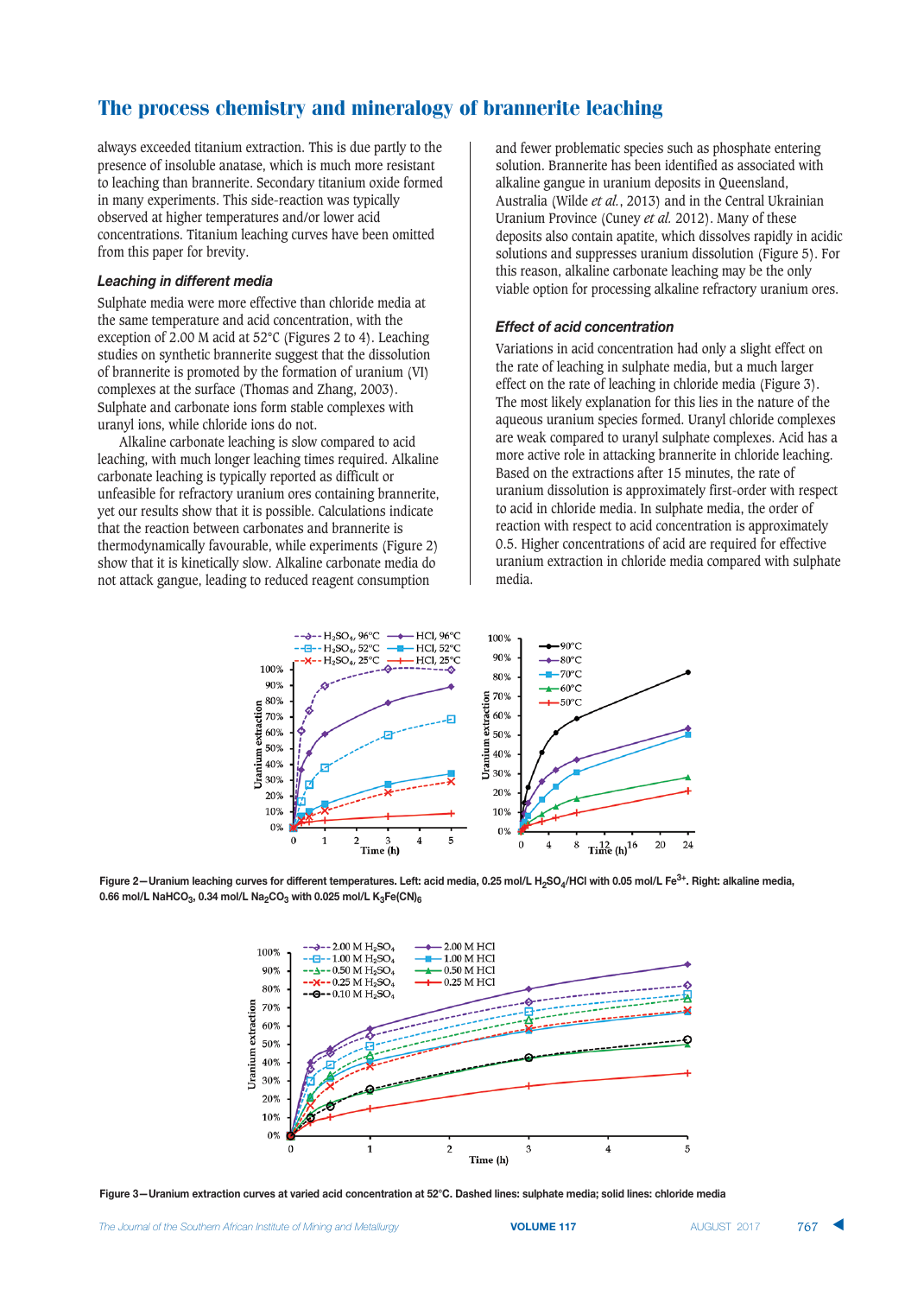

Figure 4-Final extractions of uranium (solid lines) and titanium (dashed lines) vs temperature in different leaching systems. 5-hour leaching points from the alkaline tests are shown to simplify comparison between acidic and alkaline media





Chloride leaching offers no clear advantages over sulphate leaching. However, some preliminary results (based on data to be published in future) suggest that chloride leaching may be a promising alternative for high-phosphate uranium ores.

#### **Effect of temperature**

The rate of uranium leaching is strongly dependent on temperature, as has been commonly reported. In sulphate media, a 10°C increase in temperature has a similar effect on the rate of uranium extraction as a four-fold increase in acid concentration. Leaching at higher temperatures enables effective extraction at lower acid concentrations. The optimum temperature and acid concentration will vary with the nature of the gangue. Higher temperatures will also increase the rate at which acid-soluble gangue dissolves, increasing the amount of acid that must be added to control the pH (Ring, 1979).

Temperature has an even stronger effect on the rate of leaching in alkaline carbonate media. Increasing the leaching temperature from 50 to 90°C increased the uranium

extraction over 24 hours in alkaline carbonate media from 21 to 83% (Figure 4). High temperatures, ideally over 100°C, appear to be required for alkaline leaching of refractory uranium ores to be effective.

## **Effect of gangue minerals**

Phosphates are known to inhibit uranium leaching by binding to ferric ions, reducing the rate at which ferric ions oxidize uranium (IV) (Nicol, Needes, and Finkelstein, 1975). When leaching brannerite in ferric sulphate media, phosphate released by dissolving apatite suppresses uranium and titanium dissolution. In our experiments, this effect was decreased at higher acid concentrations (Figure 5). Higher sulphate concentrations favour the formation of ferric sulphate complexes over ferric phosphate complexes. Ferric sulphate complexes are more effective oxidants for uranium (IV) than ferric phosphate complexes (Nicol, Needes, and Finkelstein, 1975).

EDX analysis of brannerite particles leached in sulphate media along with apatite shows that many particles were coated with titanium oxide. This coating was enriched in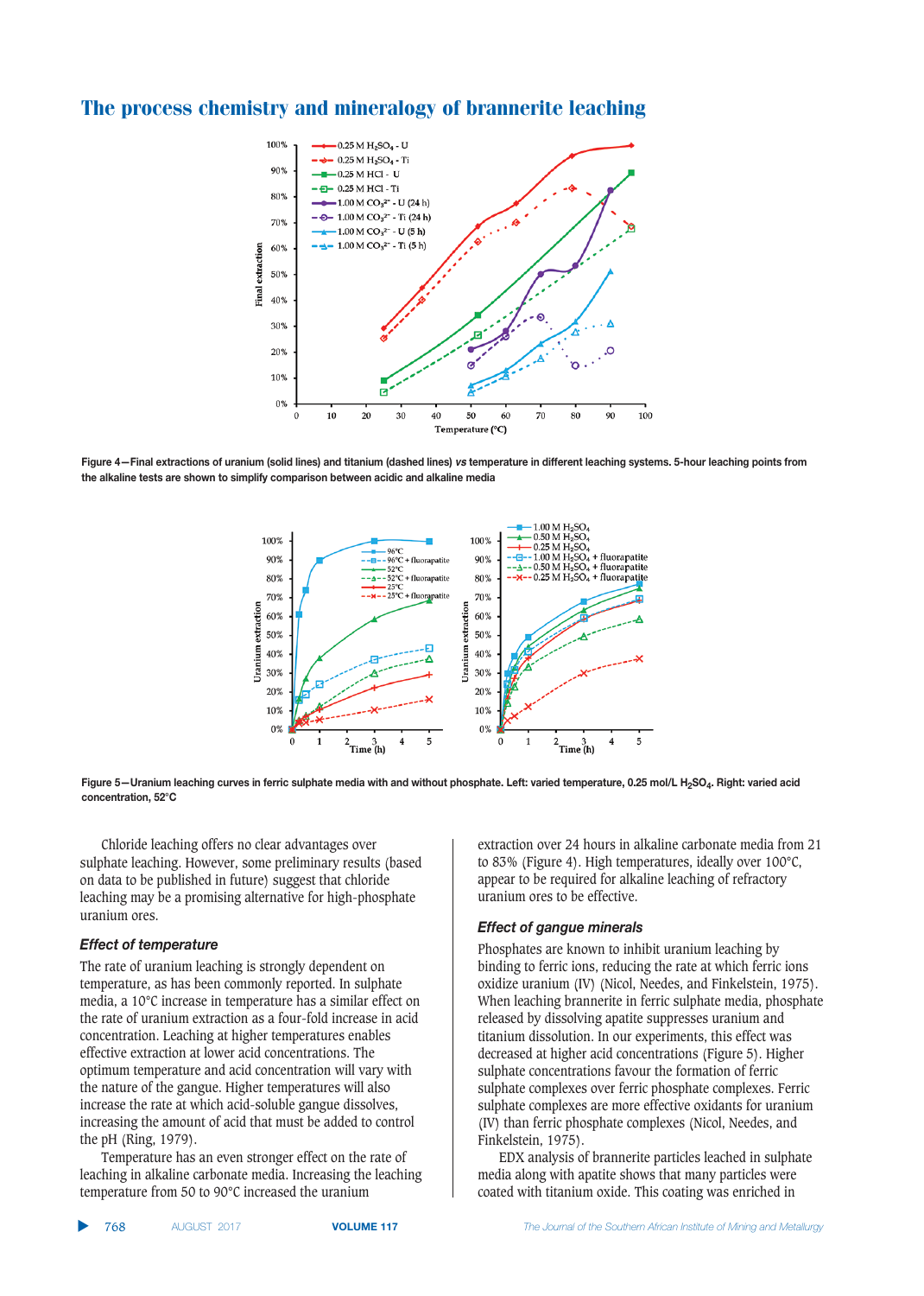phosphorus. Phosphate appears to initiate the formation of the titanium oxide coating. The exact mechanism for this is not clear, though the speciation of titanium is known to influence the solid products formed through the hydrolysis of titanium (IV) ions. For example, the presence of sulphate ions favours the formation of anatase over rutile during hydrolysis and precipitation of titanium dioxide (Dambournet, Belharouak, and Amine, 2010). This coating was not observed on brannerite leached in the absence of phosphates. Typically, secondary titanium oxide only formed in sulphate media at less than  $0.50$  mol/L H<sub>2</sub>SO and above 75°C.

Phosphates did not adversely affect uranium extraction in chloride media – instead, phosphates actually improved extraction. Chloride leaching may be an effective alternative for high-phosphate uranium ores, based on data to be published in future

## **Characterization of residues**

## *-*

The broad peaks, associated with metamict brannerite, in the X-ray diffraction pattern for the original brannerite are absent in the patterns for the residues from leaching with all lixiviants (Figure 6). These changes were most apparent for the leaches at higher temperature.

Metamict brannerite is known to be much more soluble than crystalline brannerite (Charalambous *et al.*, 2014). This explains the disappearance of the broad peaks on the XRD patterns of the leached residues. Brannerite feed samples that have undergone more alteration are less refractory.

Crystalline thorutite and microcrystalline anatase were also present in the leach residues. Anatase and thorutite are resistant to leaching over the range of conditions studied. Some of the anatase in the residues was from the original material, while other anatase formed during leaching. The difference between these phases is described in detail in Gilligan, Deditius, and Nikoloski (2016). In brief, anatase in the unleached material contained uranium, while anatase formed during leaching typically contained iron.

#### *Microscopy and EDX analysis*

After leaching at 25°C, much of the surface of the brannerite

particles remained intact, with some pitted areas. When the leaching temperature was increased to 52°C, these pits covered the entire surface. Under the most intense acidleaching conditions (0.50–2.00 mol/L  $H_2SO_4$ , 96°C), brannerite was entirely absent from the leached residues. Based on the observation of a large number of particles leached over the full range of conditions, the depth of the leach pits was around 10–20  $\mu$ m after 5 hours of leaching. Some examples are shown in Figure 7.

The linear inclusions of titanium oxide in the feed particles (shown in Figure 1) are resistant to leaching, as is evident from the way they protrude from the surfaces of leached brannerite particles (Figure 7). The silicon-enriched altered brannerite surrounding these titanium oxide inclusions is more readily leached than the associated brannerite, as is evident from the depth of corrosion around the titanium oxide inclusions.

The reaction front at the base of the leach pits was cracked. EDX line analysis shows that the ratio of uranium to titanium is constant across the reaction front (Gilligan, Deditius, and Nikoloski, 2016). Although titanium dioxide is often reported to form a coating on the surface of leached brannerite particles (Gogoleva, 2012; Smits, 1984), there was no evidence for this happening in sulphate media.

In acidic media, a titanium oxide coating formed only in the presence of phosphates. The titanium oxide layer was enriched in phosphorus. This coincided with unusually low titanium to uranium extraction ratios. Phosphates released through the dissolution of gangue minerals such as apatite stabilize secondary titanium oxide on the surface of the brannerite, further inhibiting leaching (Gilligan and Nikoloski, 2016).

Brannerite leached in alkaline media at higher temperatures (80–90°C) was coated with titanium oxide. According to the leaching kinetics results, the titanium concentration began to decrease after 5–8 hours of leaching. Secondary titanium oxide formed faster at higher leaching temperatures. Line EDX analysis showed a sharp transition between the brannerite core and the secondary titanium oxide. The pitted and cracked brannerite underneath the titanium oxide coating resembled brannerite leached in acidic media around 60°C.



Figure 6-XRD patterns of selected leach residues compared with the unleached material, A: anatase, T: thorutite, C: calcite